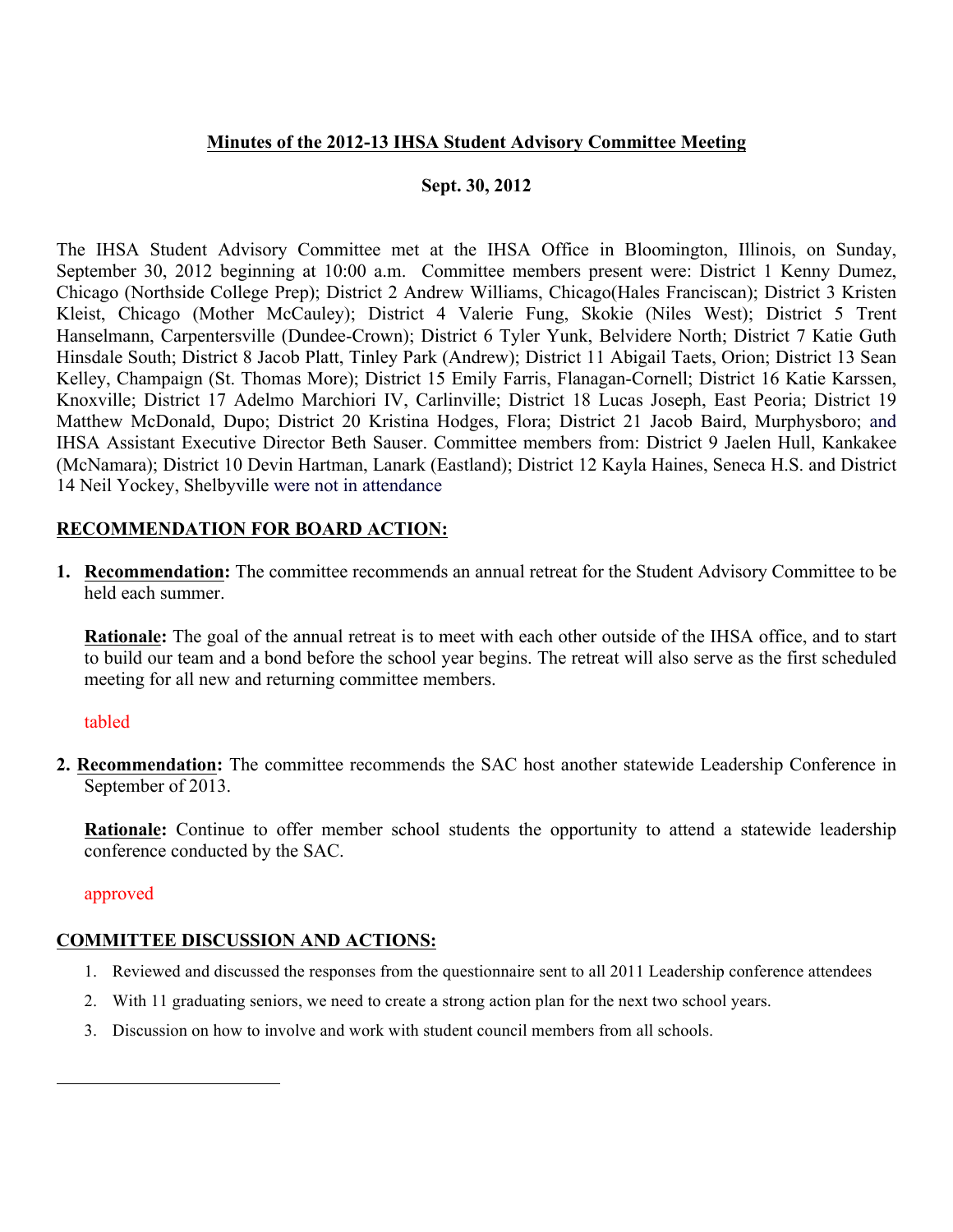### **SAC Small Group Notes**

# **1. Future Leadership Conference Suggestions**

# **Group A:**

HANDBOOK: Add more pictures…it draws the eyes… make people read more. Put in fewer words so they won't feel overwhelmed.

BRING BACK HARVEY ALSTON (if not already) to the Conference.

- o Different Ice breaker before every class (kids will get to know each other better)
- o Put more classmates together in each class
- o Transition between Captains handbook and the conference material (perhaps a title page??)
- o Break up the wordiness of the three workshop handouts. They look like essays
	- Add pictures and more quotes, it's easier on the eyes.
	- ! Tie examples into pictures (this picture shows "leadership" by...)
	- ! Split paragraphs into smaller chunks
	- **•** Communication Workshop:
		- Use bigger names for quotes, or at least say what they did
		- **Bold** the definition for communication (example below)
			- o Communication (According to Mariam Webster): BLAH BLAH BLAH
		- Decrease wordiness
		- Bring back the poem... but have someone else read it
	- ! Is there any way we could get projectors??
	- ! BRING BACK THE CANDY! :D
	- **IDED** More group activities

## **Group B:**

**CONFERENCE** 

- o Videos
- o Try to add personal experience
- o Room layout chairs in a circle or groups
- o Pictures
- o Cut down on paragraphs; main-point summary
- o Don't need 6 situations for sportsmanship
- o Fill in the blank if possible

Good

- o Evaluations
- o Leadership pages layout

# **Group C:**

Introductory video about the conference

- o Expectation
- o Why we have it
- o Why the students are there
- o What you can do with information provided
- o Importance of leadership

# **Group D:**

- o New Keynote speaker? If so who?
	- Would it be better to have a new one or have him come again?
	- Better Ice Breaker
	- -Beach Ball (Beach ball with tons of questions written on it. The ball gets randomly thrown around the circle. The person must answer the question their left thumb is touching and then say their name.
	- -Love your Neighbor. (Make a circle, Person in the middle says "I love my neighbor especially those…… e.g. wearing green. Then everyone wearing green (and person in the middle) get up and has to move to a different vacated seat in the circle. Last person standing is in the middle.
- -New "Sticky Situations"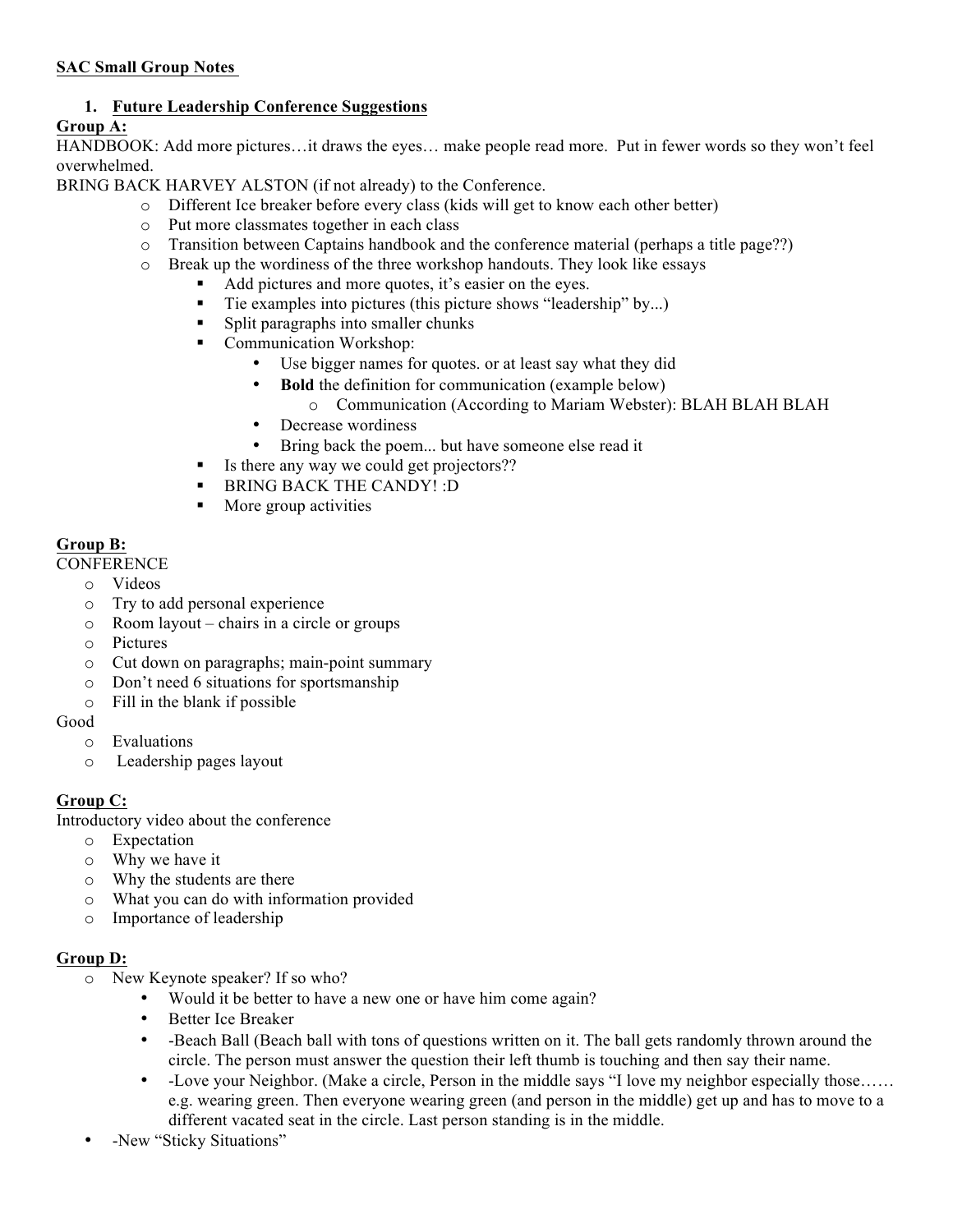- o Situation 1. Player who won't stop arguing with referee. And coach who refuses to remove the player from the field.
- o Situation 2. You are a multiple-sport athlete, and a teammate from your next sport (not the sport your currently in season with) is making bad decisions. Should you take the time from leading the people you are with now to help with your next season or do you concentrate in your current sport. How do you handle it?
- o Situation 3.
- -Leadership Conference School Champion. (Incentive for schools/students to actually apply)
	- o Either: 1. We could hand out a prize (some type of banner or cheap certificate) to the school we thought had the best kids at the conference (most interactive, took most away from it, really learned/ helped)
	- $\circ$  Or 2. We ask every school/student to apply something they learned, write about it (literally just a few sentences explaining what happened) and return it to us within the next X amount of time. We tally the  $#$ of examples returned, and the school with the most is named "Leadership conference Champ…or something along those lines. And we give them a banner or certificate to hang.

-New poem. http://www.scrapbook.com/poems/doc/24859/300.html

### **Be The One**

Submitted by: Lis Ann *Author: Unknown* Be the one to be strong and turn heads around Even from dark to light You are the spark You have the fire You are the heart Now be a believer Don't get lost in the crowd

Is the poem too short?

o I really like the handbook. But that's because we made it, so it is made of all the things we wanted. The next group is the one that'll want to change it.

# **Group E**

Changes for book

- o Change expectations of AC captain; add "Role Model"
- o Treat others how you want to be treated.
- o Less words more pictures.
- o More scenarios for "sticky situations"
	- o Describe more characteristics of a good teammate (too cliché)
		- ! Ex: self-reliable, open to criticism, etc.
		- ! To join/establishing an athletic council (ACE)

### **Group F:**

- o change scenarios
- o make the information shorter and easier to read
- o Spread the info throughout the book
- o More information about being a good teammate
- o Put the conferences on the state site
- o We need an iPhone app
- o Put manual on web site

### **2. IHSA and other State Association website notes:**

#### **Group A:**

- o Provide a section for coaches, captains, or parents and students? -Oregon
	- Place for captains handbook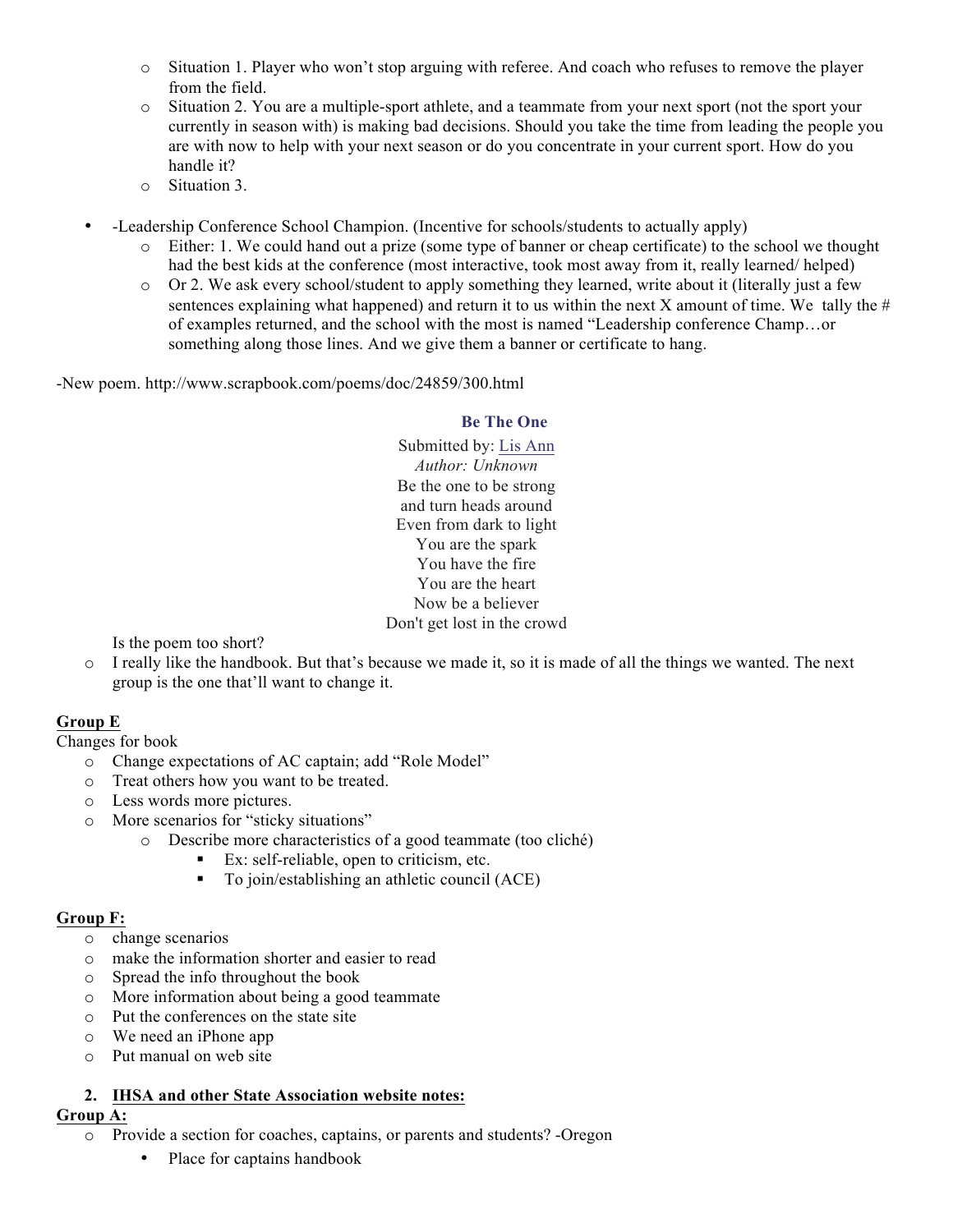- o Is there any way to tie in more team results than just the state series?
	- ISHSAA uses quikstats, but maybe not as "intense"
	- http://www.ighsau.org/stats.htm
- o Student Advisory Committee
	- Make it easier to find (Look above)
	- Self-written student bios!!
	- More information as to who we are
	- More advertisement
	- Links for handbook and conference and our relationship to it
	- Stay in contact better
	- Meet more often; do more SAC team building

#### **Group B:**

- o INDIANA SAC
	- Tip of the Week
	- Meet 4 times annually
	- SAC page was easy to find
- o KENTUCKY SAC
	- Entire page on leadership conference
- o OUR SAC
	- Have tip of the week on homepage w/ link to our page
	- Mission statement
	- Write our own bios
	- Page for leadership conference w/ pictures of last conference(s)

### **Group D:**

- o Louisiana
	- Highlights of the week in athletics
	- Place to upload pictures
- o North Dakota
	- Weather radar
- o Our Page
	- Submit online application
	- Link to our page on main page
	- Cool Recruiting Video

### **Group F:**

- o http://www.uhsaa.org/new/
- o new pictures
- o Personal bios
- o What we do
- o Theme song

#### **3. Video ideas:**

- o Promotional Videos
	- Cameron's rap:
	- The dinner and tuxedo idea (have a fight inside then Luc outside in a tux explaining why the SAC helps fix the issue)
	- What is SAC
		- o Recruitment